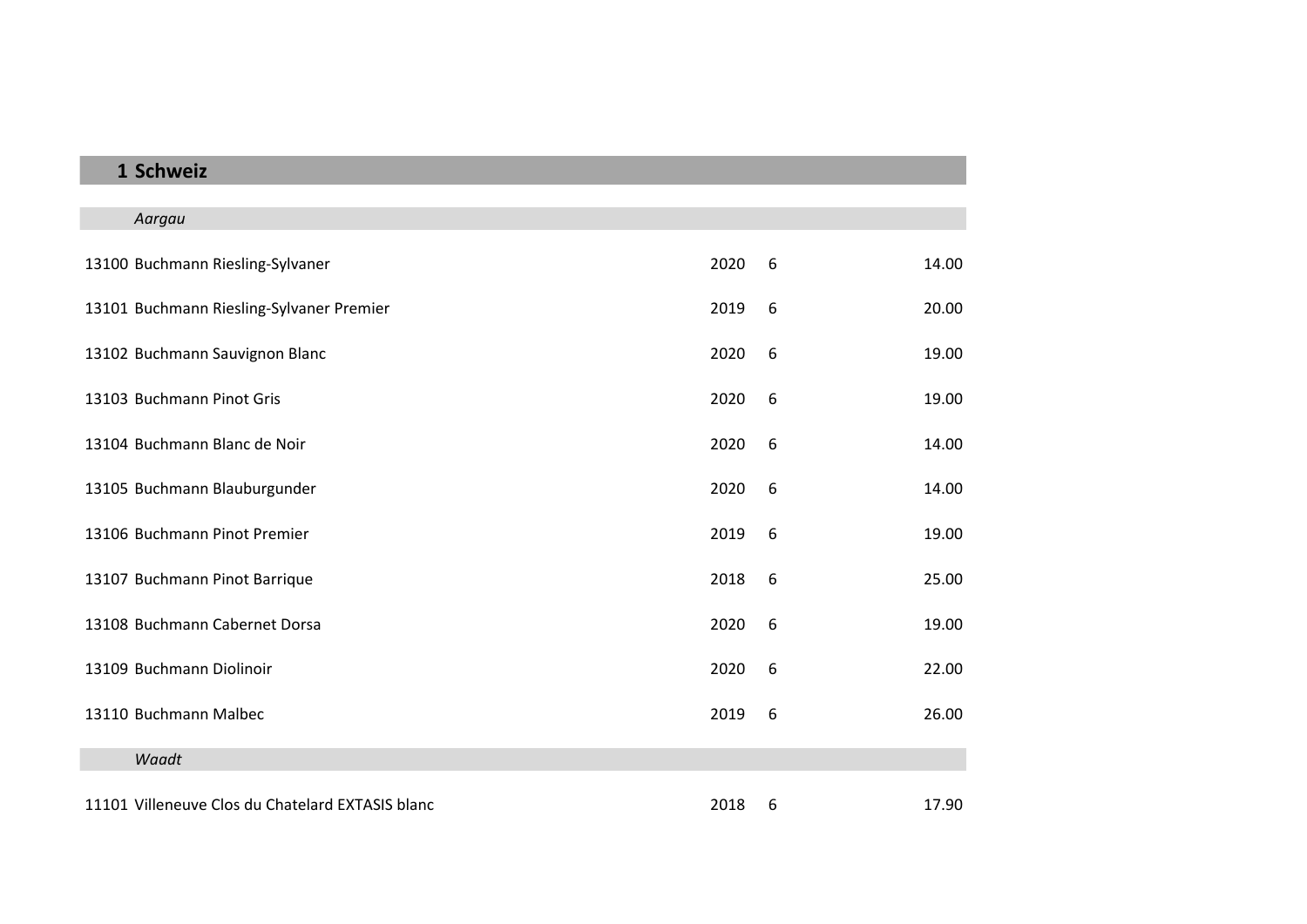| 11102 Villeneuve Clos du Chatelard EXTASIS rouge | 2018 | 6     | 18.50 |
|--------------------------------------------------|------|-------|-------|
| 11300 EXPRESSION Sauvignon Blanc AOC             | 2020 | 6     | 16.50 |
| 11301 EXPRESSION Pinot Gris AOC                  | 2021 | 6     | 15.90 |
| 11302 EXPRESSION Doral AOC                       | 2021 | 6     | 13.20 |
| 11303 GAMAR'ONE                                  | 2019 | 6     | 33.00 |
| 11304 Pink Flamingo Vin Rosé Suisse              | 2020 | 6     | 9.90  |
| 11305 Blue Flamingo Vin Blanc Suisse             | 2020 | 6     | 9.90  |
| <b>Bielersee</b>                                 |      |       |       |
| 12200 Andrey Schafis, Freisamer                  | 2021 | $6\,$ | 21.00 |
| 12201 Andrey Schafis, Pinot Gris                 | 2021 | 6     | 21.00 |
| 12202 Andrey Schafis, Pinot Noir                 | 2020 | 6     | 19.00 |
| 12203 Andrey Schafis, Oeil de Perdrix            | 2021 | 6     | 18.00 |
| Wallis                                           |      |       |       |
| 14500 Vins Bruchez Fendant                       |      | 6     | 12.50 |
| 14501 Vins Bruchez Johannisberg                  |      | 6     | 14.50 |
| 14502 Vins Bruchez Muscat                        |      | 6     | 16.50 |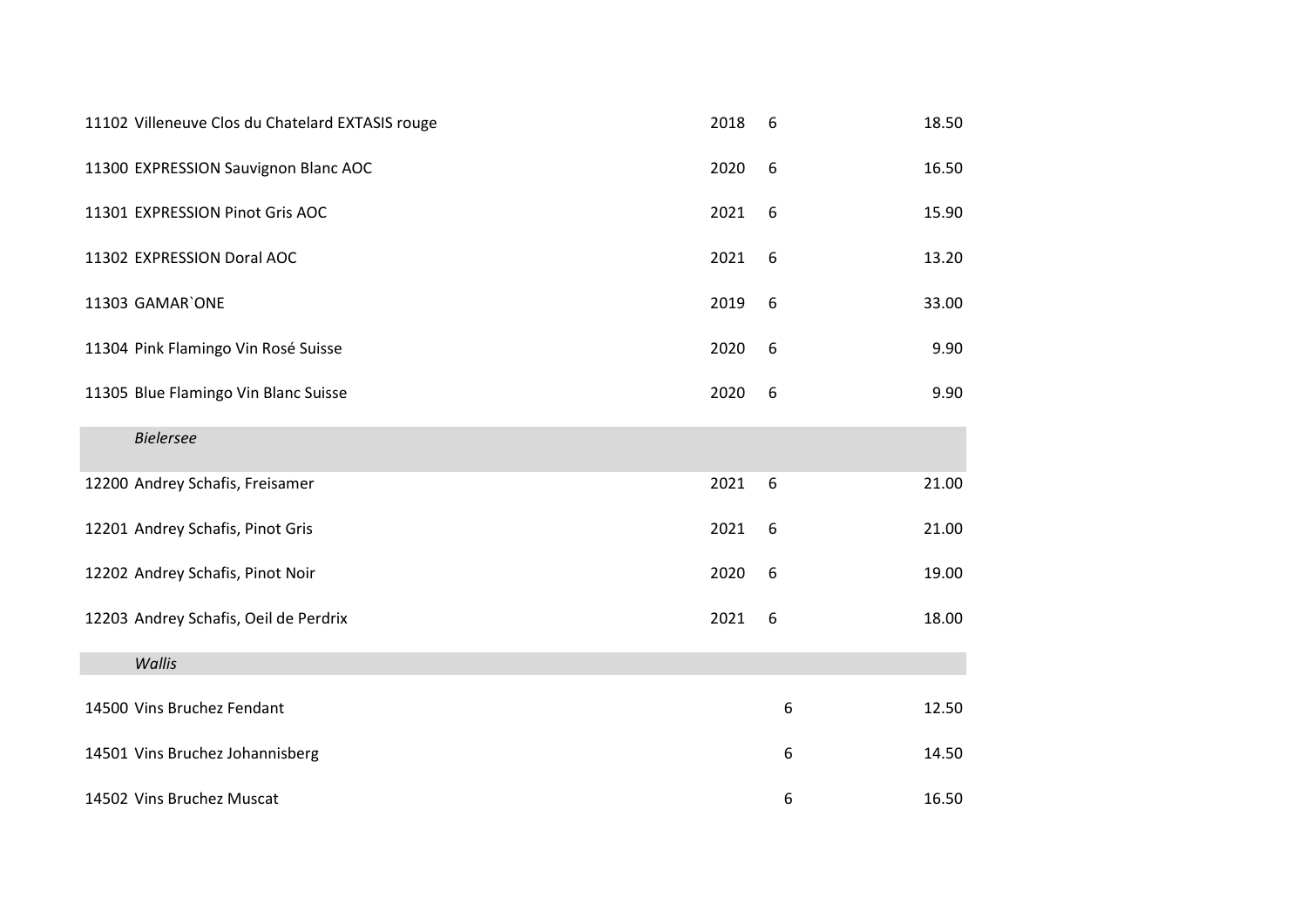| 14503 Vins Bruchez Heida               | 6 | 17.50 |
|----------------------------------------|---|-------|
| 14504 Vins Bruchez Petite Arvigne      | 6 | 17.50 |
| 14505 Vins Bruchez Amigne              | 6 | 17.50 |
| 14506 Vins Bruchez Cornalin            | 6 | 22.00 |
| 14507 Vins Bruchez Humagne Rouge       | 6 | 19.50 |
| 14508 Vins Bruchez Syrah               | 6 | 19.50 |
| 14509 Vins Bruchez Carminoir           | 6 | 21.00 |
| 14510 Vins Bruchez Pinot Noir Barrique | 6 | 20.00 |
| 14511 Vins Bruchez Cuvée HB 100        | 6 | 26.00 |

| 2 Argentinien                         |      |     |       |
|---------------------------------------|------|-----|-------|
| 21100 1884 Viognier Mendoza           | 2019 | - 6 | 16.50 |
| 21101 1884 Cabernet Sauvignon Mendoza | 2018 | -6  | 16.50 |
| 21102 1884 Malbec Mendoza             | 2020 | 6   | 16.50 |
| 21103 Alpasion Gran Malbec            | 2018 | -6  | 31.50 |
| 21201 Matias Riccitelli Malbec        | 2017 | 6   | 44.00 |

**Österreich**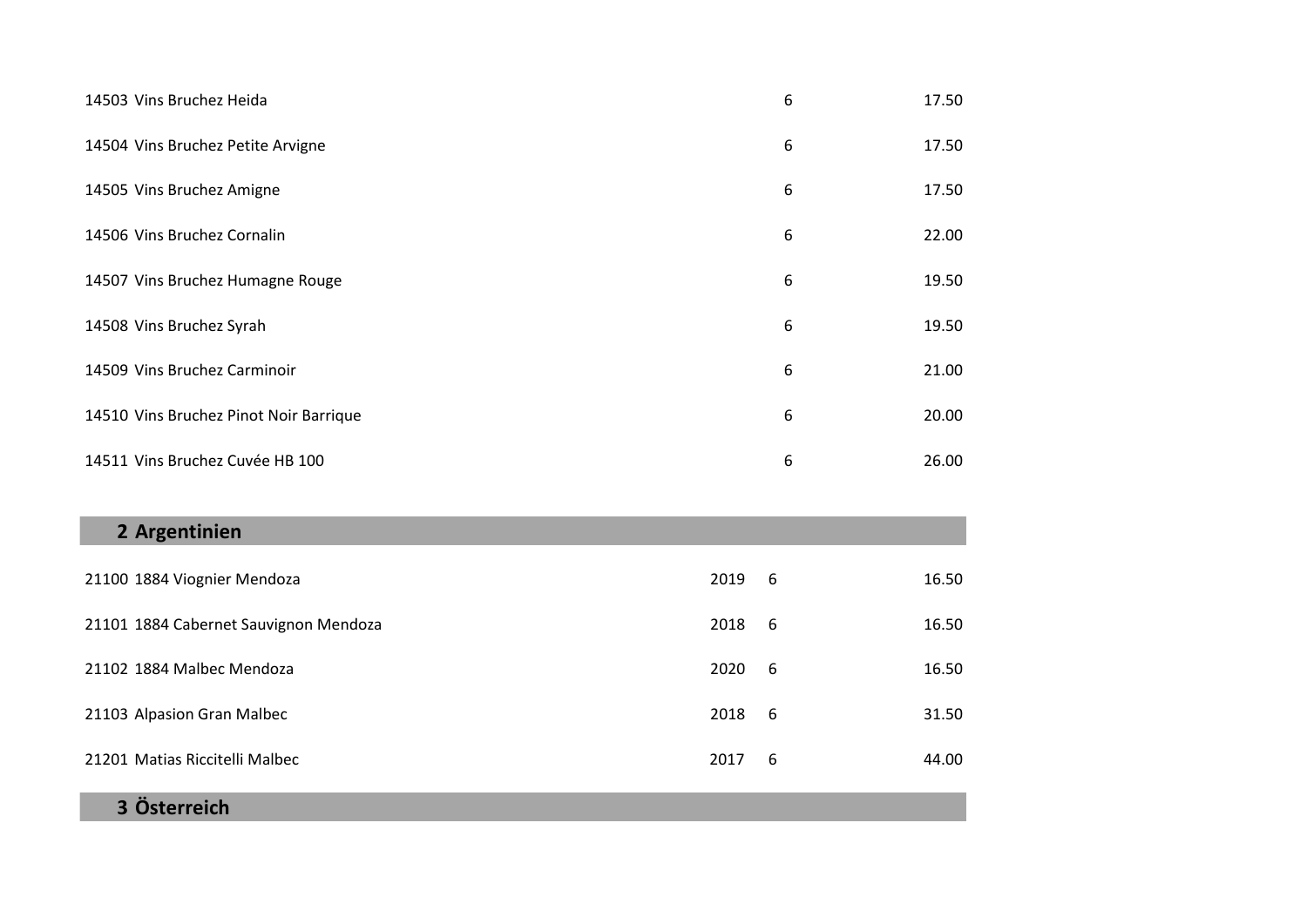| 31100 Weingut Zull, Zweigelt                                | 2017 | 6  | 20.40 |
|-------------------------------------------------------------|------|----|-------|
| 4 Australien                                                |      |    |       |
| 41100 Willowglen Chardonnay                                 | 2018 | 6  | 13.50 |
| 41101 Willowglen Semillion Chardonnay                       | 2019 | 6  | 13.50 |
| 41102 Woodstock Grenache Rose                               | 2021 | 12 | 19.00 |
| 41103 Willowglen Rose                                       | 2019 | 6  | 12.50 |
| 41104 Willowglen Shiraz / Cabernet Sauvignon                | 2017 | 6  | 12.50 |
| 41110 Sevenhill Cellars St. Ignatius CS, Merlot, CF, Malbec | 2018 | 6  | 35.00 |
| 41111 John's Blend Cabernet Sauvignon                       | 2018 | 6  | 59.00 |
| 41112 John's Blend Margarete's Shiraz                       | 2018 | 6  | 58.00 |

| 5 Spanien / Portugal                       |      |     |       |
|--------------------------------------------|------|-----|-------|
|                                            |      |     |       |
| Spanien                                    |      |     |       |
| 51100 Hidalgo Castilla Verdejo             | 2020 | - 6 | 12.80 |
| 51101 Ercavio blanco Airen/Sauvignon blanc | 2020 | - 6 | 11.70 |
| 51102 El Rincon Chardonnay Barriques       | 2020 | 6   | 14.50 |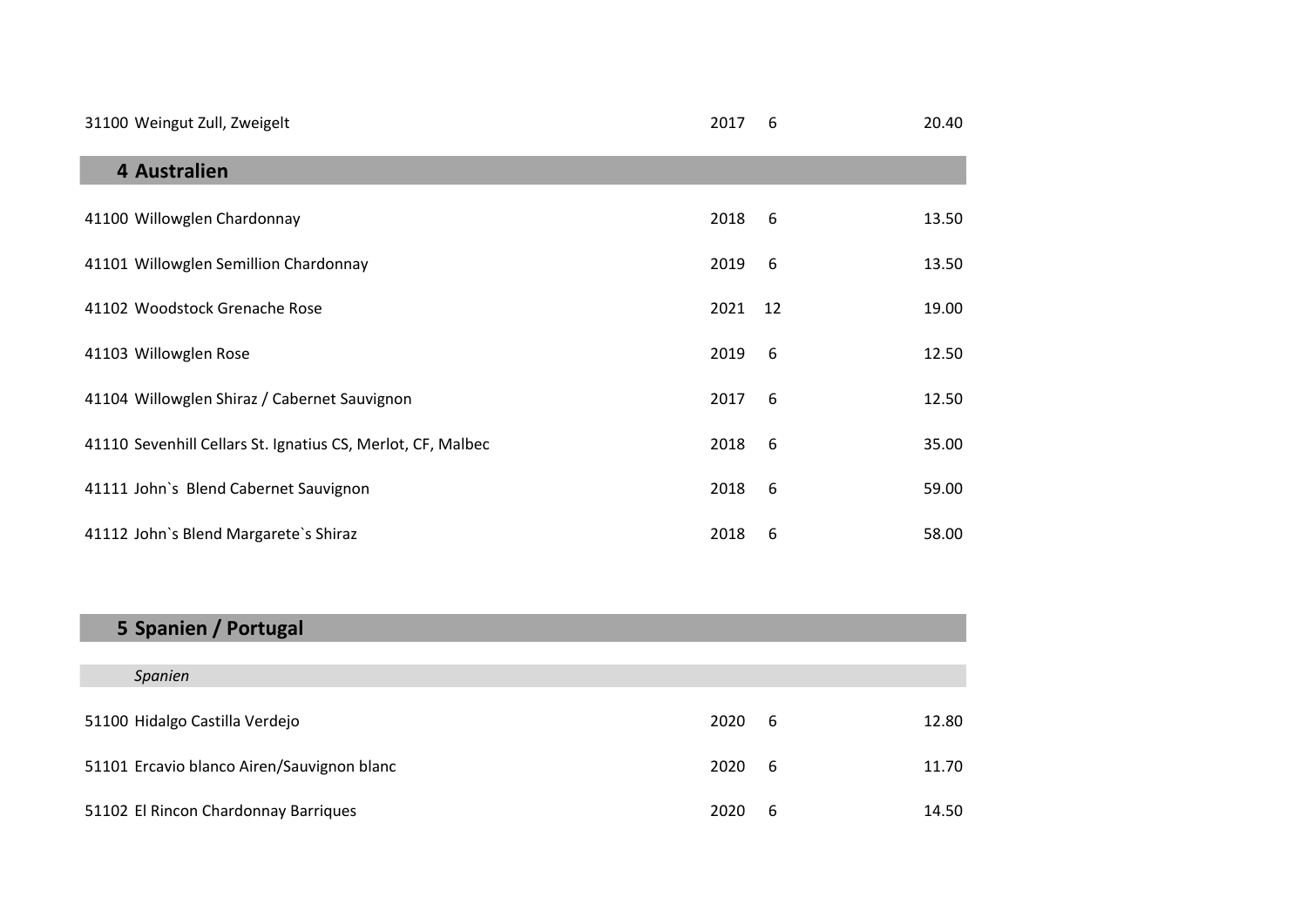| 51103 Nekeas Rosado                                                        | 2021     | 6 | 10.20 |
|----------------------------------------------------------------------------|----------|---|-------|
| 51104 Condado de Eguren, Tempranillo                                       | 2018     | 6 | 11.00 |
| 51105 Rioja Crianza Eguren Ugarte DOCa                                     | 2017     | 6 | 15.20 |
| 51106 Rioja Riserva Eguren de Ugarte DOCa                                  | 2015 6HK |   | 23.40 |
| 51107 Nekeas Reserva « La Fuente» Tempranillo Cabernet Sauvignon           | 2016     | 6 | 13.30 |
| 51109 Merlot del Autor                                                     | 2018     | 6 | 16.40 |
| 51111 Vera de Estenas Mandurado en Barrica, Bobal, CS, Tempranillo, Merlot | 2019     | 6 | 11.90 |
| 51112 Vera de Estenas Bobal "Don Angel"                                    | 2016 6HK |   | 32.00 |
| 51113 Hidalgo Castilla Reserva Tempranillo                                 | 2016     | 6 | 23.40 |
| 51114 Ercavio Vinas de Meseta                                              | 2018     | 6 | 14.50 |
| 51115 Cepa por Cepa Garnacha                                               | 2016     | 6 | 12.80 |
| 51116 Iturria Tinto                                                        | 2018     | 6 | 19.70 |
| 51117 Ercavio Seleccio Limitada Tempranillo                                | 2016     | 6 | 17.60 |
| 51118 Ercavio El Senorito Temranillo                                       | 2016     | 6 | 23.40 |
| 51119 Ercavio La Plazuela Tempranillo Garnacha                             | 2015 6HK |   | 44.60 |
| 51121 Lo Mon, Garnacha, Samso, CS, Syrah                                   | 2015     | 6 | 30.50 |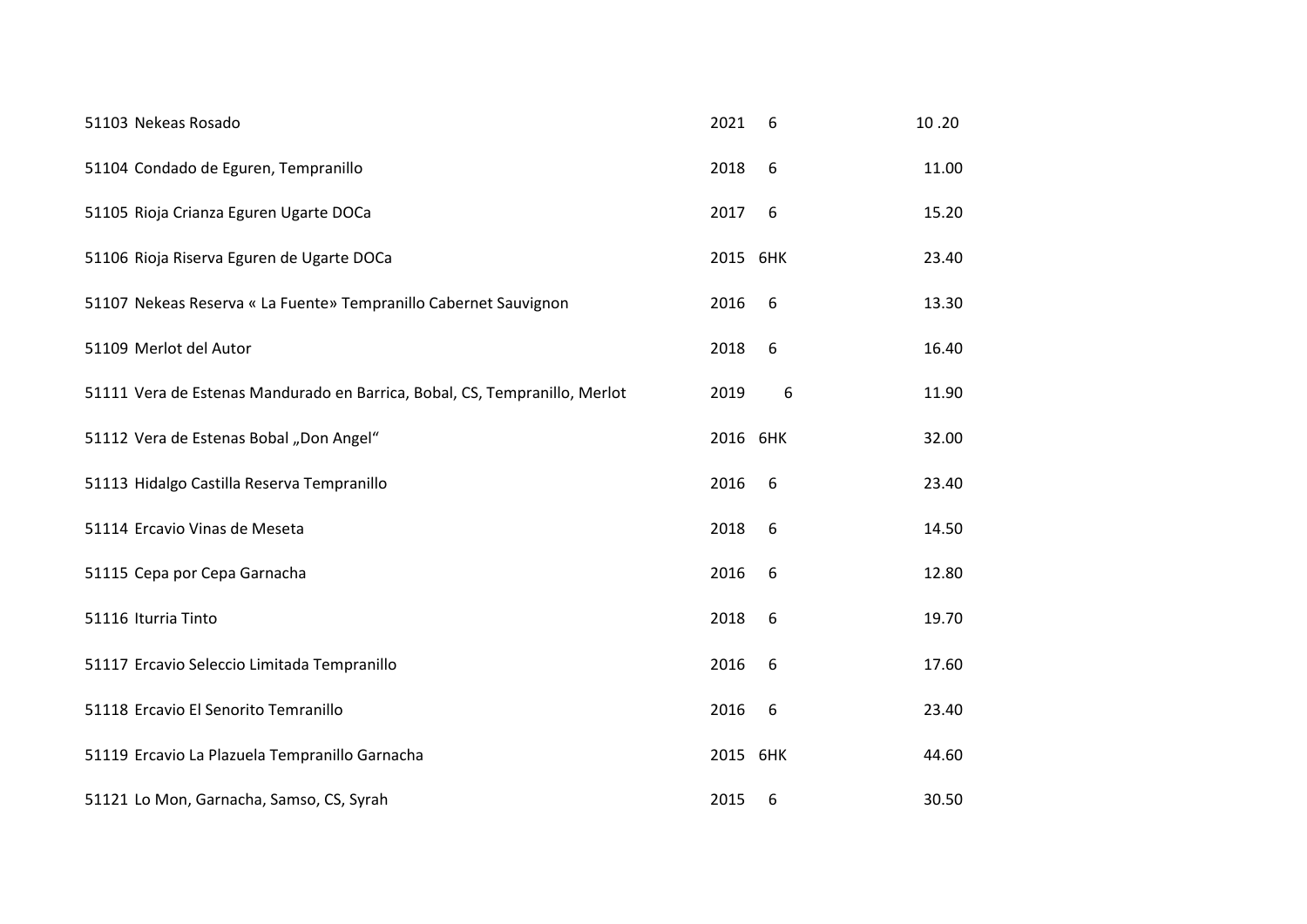| 51122 Vina Fuentenarro "Roble" 4 meses Tempranillo | 2019 | 6  | 14.60 |
|----------------------------------------------------|------|----|-------|
| 51123 Vina Fuentenarro "Crianza" Tempranillo       | 2018 | 6  | 18.90 |
| 51124 Vina Fuentenarro "Reserva" Tempranillo       | 2016 | 6  | 29.40 |
| 51125 Vina Fuentenarro "Esenzias" Tempranillo      | 2018 | 6  | 37.70 |
| 51300 Egomei Rioja, Tempranillo, Graciano          | 2018 | 6  | 26.50 |
| 51301 Egomei Alma Rioja, Temprnillo, Graciano      | 2017 | 4  | 55.80 |
| 51400 Els Pics Priorat                             | 2019 | 6  | 23.00 |
| 51401 Artigas Priorat                              | 2019 | 6  | 33.50 |
| 51600 Corte Real Utiel-Requena DOP, Bobal          | 2016 | 6  | 24.30 |
| 51203 CLONIC DO Montsant                           | 2017 | 6  | 21.80 |
| 51204 Bruxiola DOQ Priorat                         | 2017 | 6  | 24.50 |
| Portugal                                           |      |    |       |
| 52100 Late Bottled Vintage Port Churchill          | 2016 | 6  | 29.50 |
| 52101 Late Bottled Vintage Port Churchill 37,5 cl  | 2013 | 12 | 17.60 |
| 52102 Churchill Estates                            | 2017 | 6  | 19.90 |
| 52105 Marques de Montemor-Alentejo VR              | 2019 | 6  | 12.80 |
| 52106 Marques de Montemor Reserva-Alentejo VR      | 2018 | 6  | 18.90 |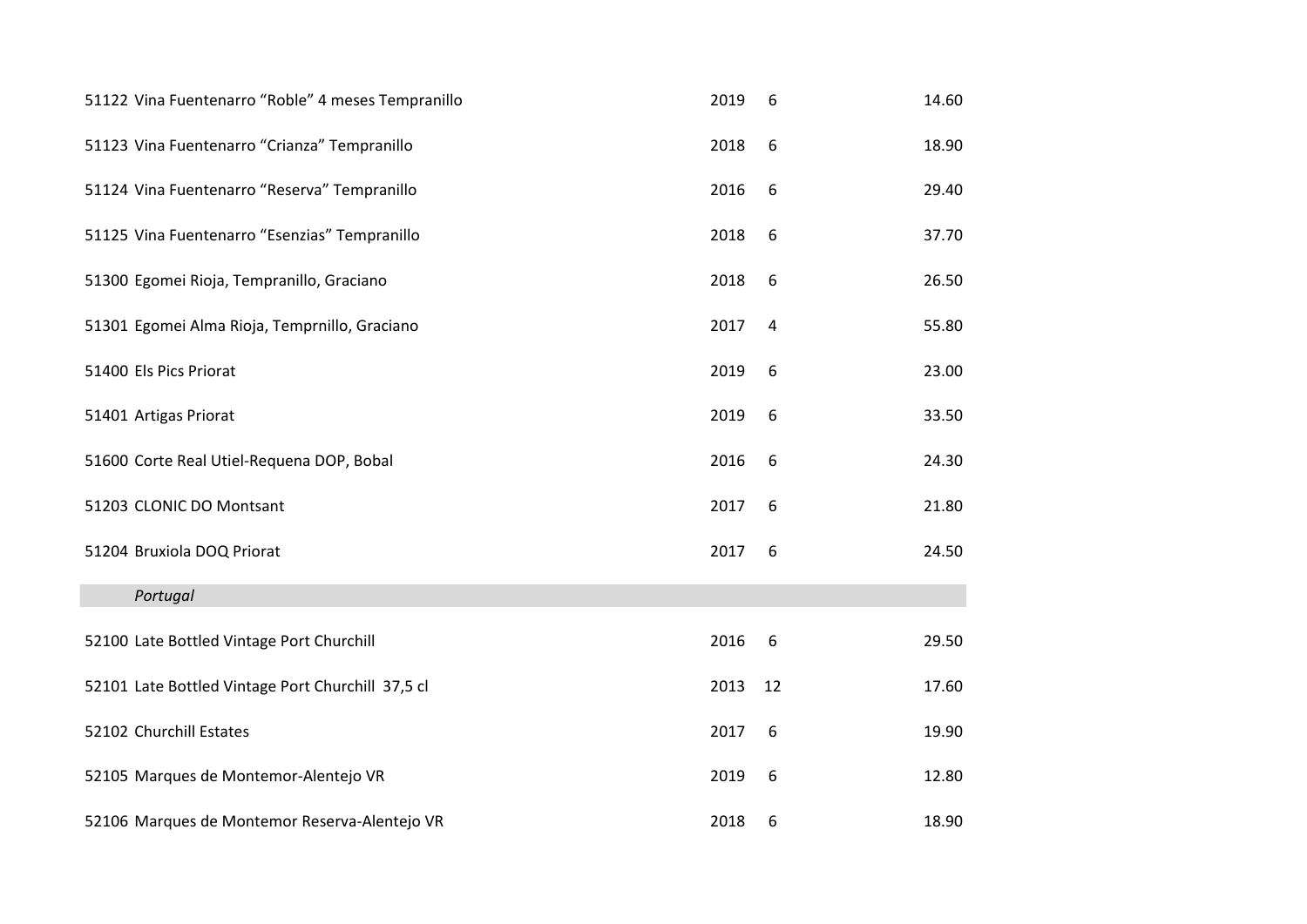| 52107 Marques de Montemor-Alentejo VR Touriga Franca   | 2016     | 6 | 23.90 |
|--------------------------------------------------------|----------|---|-------|
| 52108 Marques de Montemor-Alentejo VR Tinta Barroca    | 2018     | 6 | 23.90 |
| 52109 Marques de Montemor-Alentejo VR Touriga National | 2020     | 6 | 23.90 |
| 52110 Marques de Montemor-Winemaker`Selection          | 2016 3HK |   | 48.50 |
| 52111 Cerejeiras Tinto Lisboa                          | 2019     | 6 | 10.90 |
| 52112 Peninsula de Lisboa Tinto                        | 2019     | 6 | 12.90 |
| 52113 Quinta de San Francisco DO                       | 2017     | 6 | 15.90 |
| 52114 Quinta do Sanguinhal Tinto                       | 2018     | 6 | 11.90 |
| 52200 Val Pedro DOC Douro                              | 2016     | 6 | 14.90 |
| 52202 Terra d'Alter Reserva V.R. Alentejano            | 2019     | 6 | 18.90 |
| 52203 Da Foz White Port                                |          | 6 | 28.50 |
| 52204 Da Foz Ruby Port                                 |          | 6 | 28.50 |

## **Frankreich**

*Bordeaux*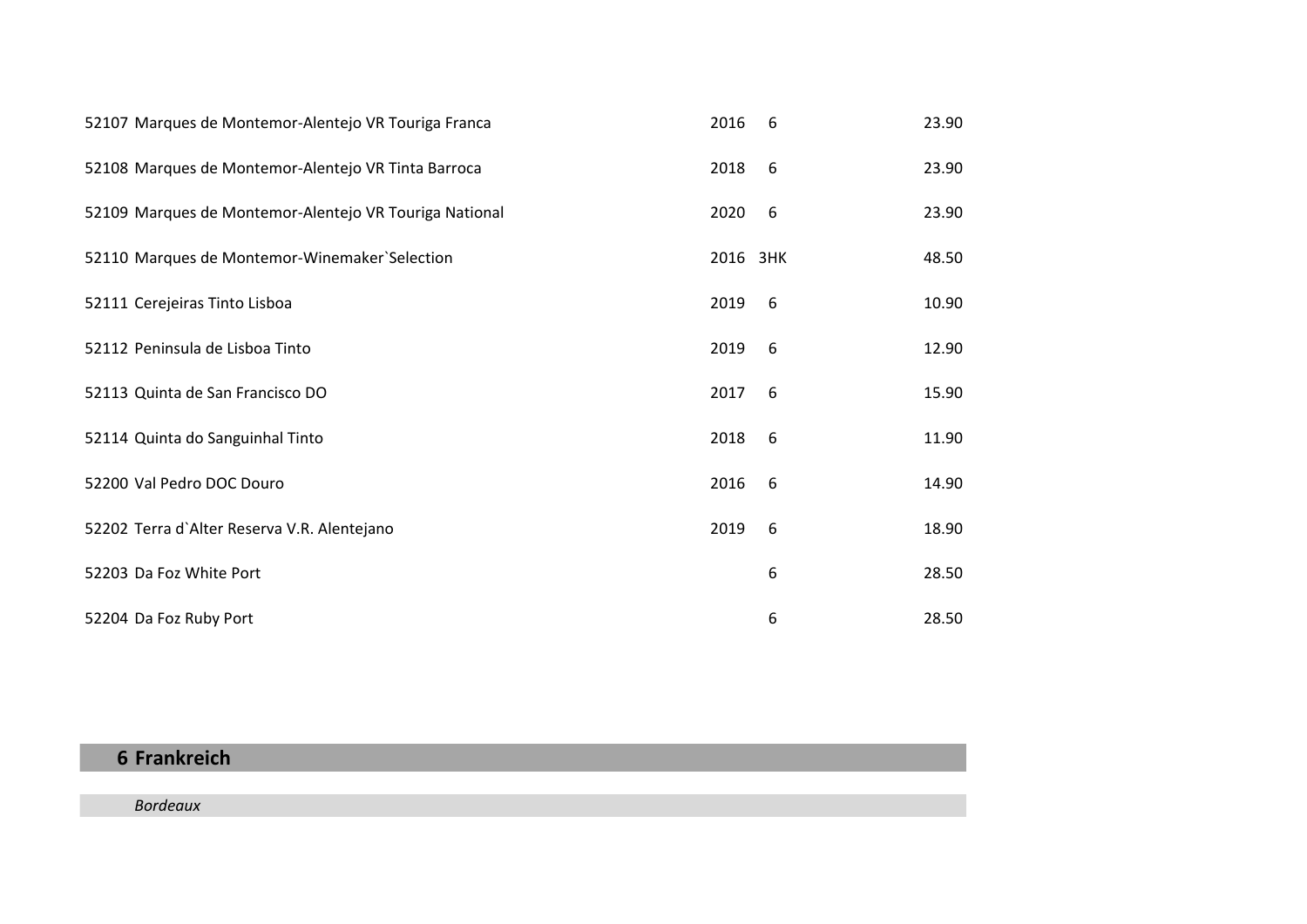|                           | 61101 Chateau les Bertrands "Cuvee Prestige"blanc sec Blaye        | 2020      | 6  | 16.90 |
|---------------------------|--------------------------------------------------------------------|-----------|----|-------|
|                           | 61102 Chateau les Bertrands "Cuvee Prestige" rouge Blaye           | 2020      | 6  | 16.90 |
| 61103 Nectar de Bertrands |                                                                    | 2018 6HK  |    | 29.90 |
|                           | 61104 Chateau Doyac, Cru Bourgeois, Haute-Médoc Primeur            | 2016 6HK  |    | 21.80 |
|                           | 61105 Chateau Desmirail 3ème Grand Cru Classé Margaux              | 2019 12HK |    | 49.00 |
|                           | 61107 Chateau Coutet, Saint-Emilion Grand Cru                      | 2019 6HK  |    | 33.90 |
|                           | 61108 Chateau Rocher Figeac, Saint-Emilion                         | 2018      | -6 | 20.90 |
|                           | 61109 Chateau La Croix, Pomerol Primeur                            | 2018 6HK  |    | 48.20 |
|                           |                                                                    |           |    |       |
|                           | Über 100 weitere Bordeaux-Weine auf Anfrage                        |           |    |       |
|                           | Burgund / Minervois / Vallée du Rhone                              |           |    |       |
|                           | 62100 Ventoux Rouge Gabriel Meffre                                 | 2020      | 6  | 9.90  |
|                           | 62101 Viognier du Pays d'Oc Laurus Gabriel Meffre                  | 2019      | 6  | 14.50 |
|                           | 62102 Costières de Nimes AOC Chateau Grand Escalion Gabriel Meffre | 2020      | 6  | 13.50 |
|                           | 62103 Plan de Dieu « Sainte-Mapalis » Gabriel Meffre               | 2020      | 6  | 13.50 |
|                           | 62104 Vacqueyras "Laurus" Gabriel Meffre                           | 2017      | 6  | 19.90 |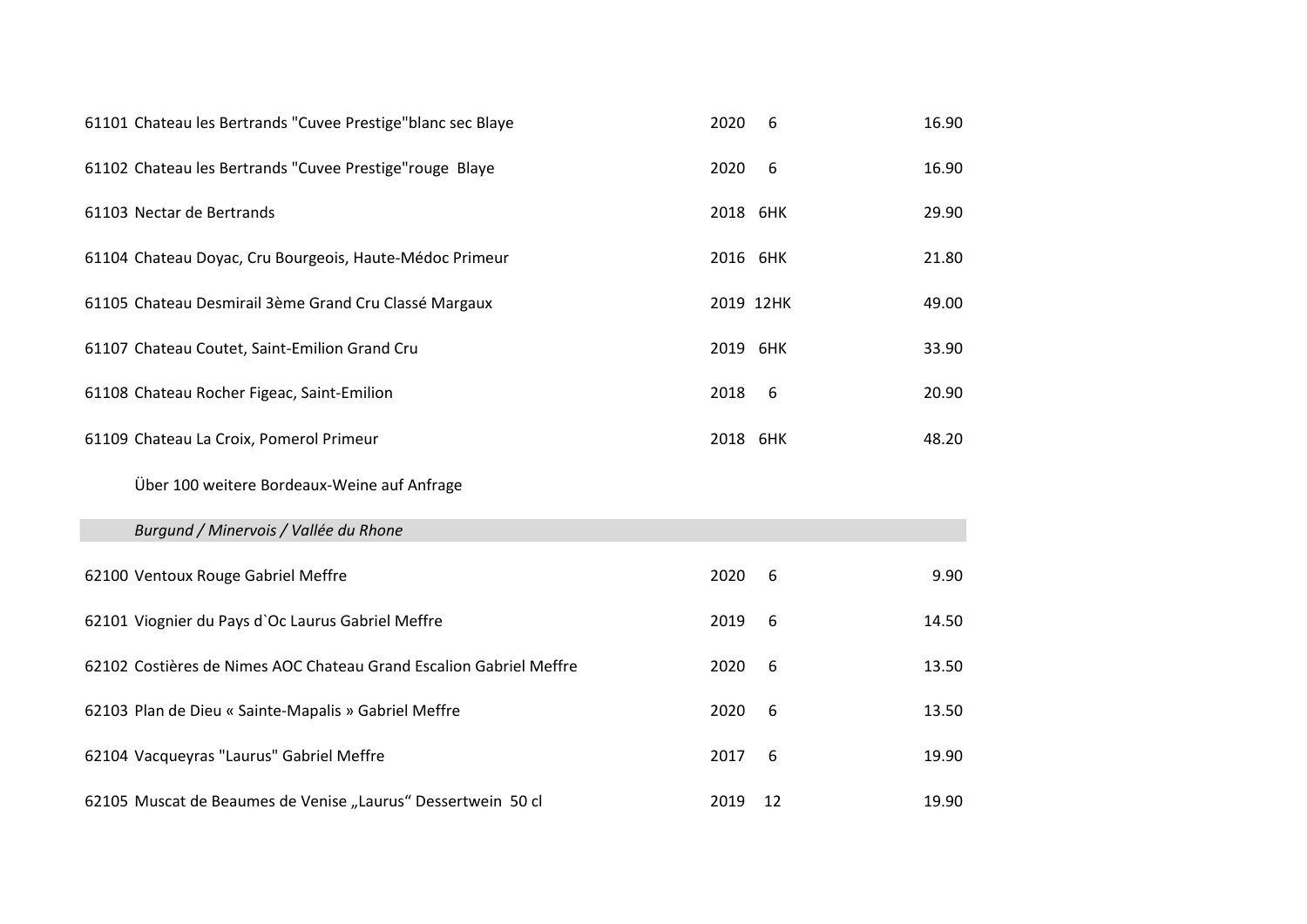| 62300 Minervois Chateau d'Agel "Les Bonnes" rouge MO         | 2020     | 6 | 15.40 |
|--------------------------------------------------------------|----------|---|-------|
| 62301 Minervois Chateau d'Agel "Caudios" roge MO             | 2018     | 6 | 24.50 |
| 62302 Minervois Chateau d'Agel "Chateau" MO                  | 2018 6HK |   | 52.00 |
| <b>Beaujolais</b>                                            |          |   |       |
| 63100 Château de Pierreux blanc                              | 2020     | 6 | 16.40 |
| 63101 Château de Pierreux rouge "La Reserve"                 | 2021     | 6 | 18.50 |
| 63102 Fleurie Mommessin                                      | 2020     | 6 | 15.30 |
| 63103 Moulin-à-Vent "Champs de Cour"                         | 2019     | 6 | 16.70 |
| 63104 Merlot-Cabernet Sauvignon du Pays d'Oc, J. Moreau&Fils | 2021     | 6 | 8.90  |
| 7 Italien                                                    |          |   |       |
| Piemont                                                      |          |   |       |
| 71100 Roero Arneis DOCG Alasia                               | 2019     | 6 | 14.60 |
| 71500 Binel Langhe DOC Ettore Germano                        | 2017     | 6 | 22.90 |
| 71501 Herzu Langhe Riesling DOC Ettore Germano               | 2019     | 6 | 31.50 |
| 71102 Moscato d'Asti DOCG Alasia                             | 2021     | 6 | 13.50 |
| 71103 Brachetto d'Aqui DOCG Alasia                           | 2021     | 6 | 14.90 |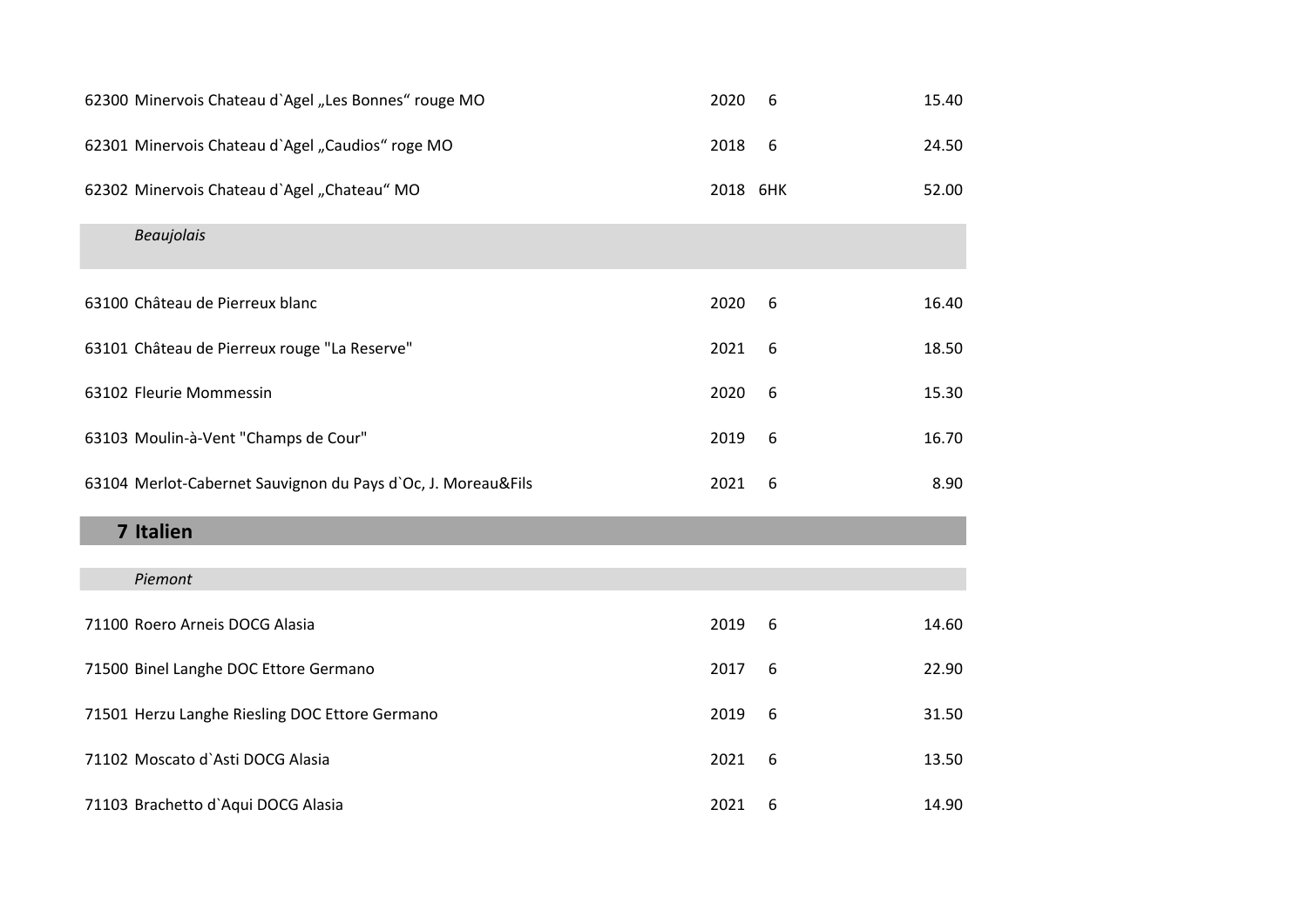| 71104 Barbera d'Asti superiore DOC "Moliss"             | 2018 | 6 | 19.20 |
|---------------------------------------------------------|------|---|-------|
| 71105 Barbera d'Asti superiore DOC "Rive" Il Cascinone  | 2017 | 6 | 21.50 |
| 71200 Barolo "Cannubi"                                  | 2004 | 6 | 85.00 |
| 71400 Villa Carena Monferrato rosso DOC                 | 2017 | 6 | 16.50 |
| 71600 Barolo DOCG Serralunga d'Alba Fontanafredda       | 2014 | 6 | 39.80 |
| 71502 Langhe Nebbiolo DOC Ettore Germano                | 2019 | 6 | 20.90 |
| 71503 Barbera d'Alba DOC Superiore Ettore Germano       | 2018 | 6 | 29.90 |
| 71505 Barolo Serralunga DOC Ettore Germano              | 2015 | 6 | 42.50 |
| 71506 Barolo Cerretta DOC Ettore Germano                | 2013 | 6 | 62.50 |
| 71507 Barolo Riserva Lazzarito DOCG Ettore Germano      | 2011 | 6 | 86.50 |
| 71700 ELENA LA LUNA Barbera d'Alba DOCG Roberto Sarotto | 2016 | 6 | 22.50 |
| 71701 AUDACE Barolo DOCG Roberto Sarotto                | 2014 | 6 | 26.50 |
| 71702 Roberto Sarotto Roero Arneis                      | 2020 | 6 | 14.60 |
| 71703 Roberto Sarotto Nebbiolo                          | 2020 | 6 | 14.00 |
| 71510 Montalbera Laccento Ruche                         | 2019 | 6 | 23.30 |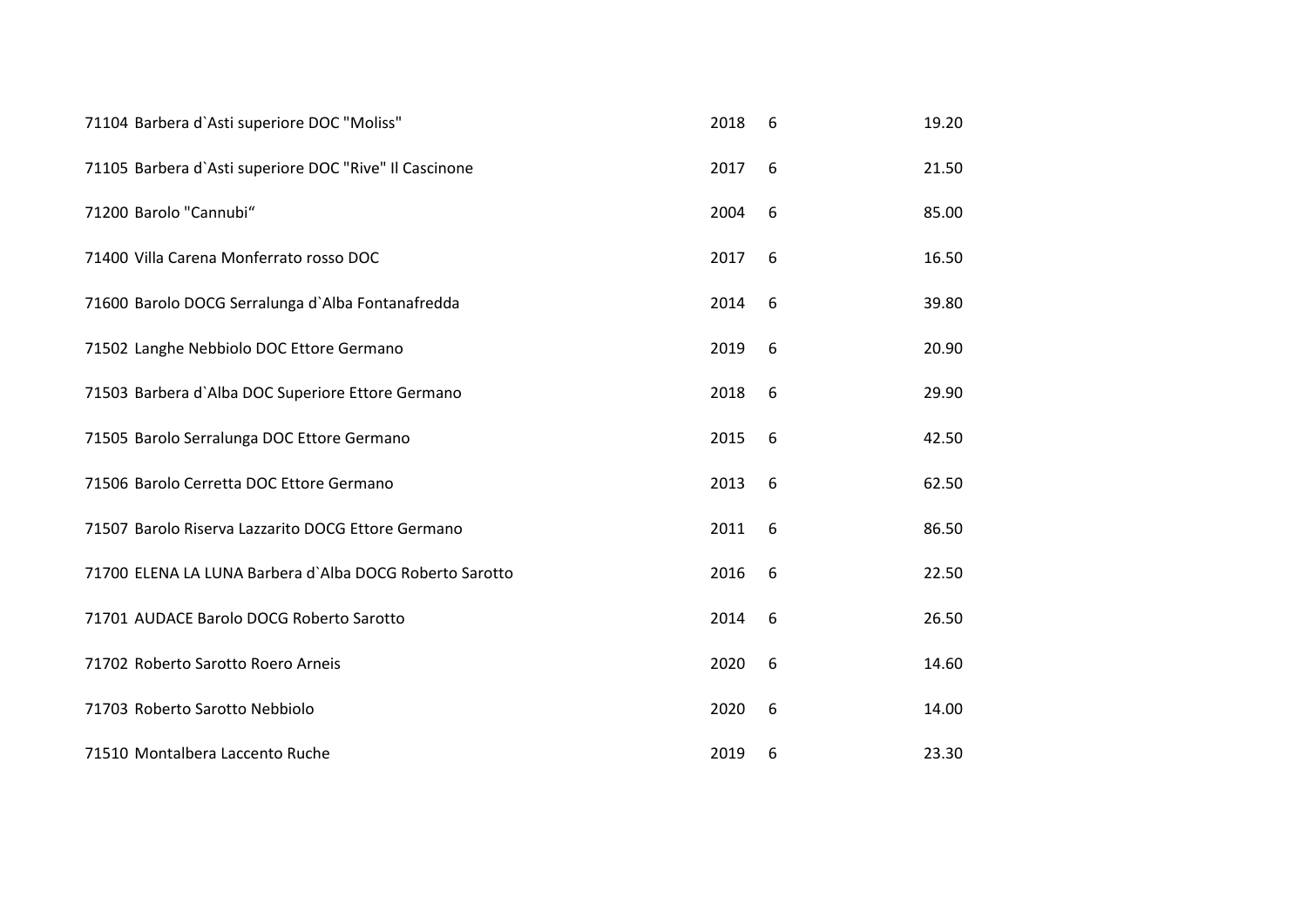| Südtirol / Trentino                                 | 2020 | 6 | 18.50     |
|-----------------------------------------------------|------|---|-----------|
| 73500 Terlaner Sauvignon Messnerhof                 |      |   |           |
| 73501 Gewürztraminer Messsnerhof                    | 2020 | 6 | 19.50     |
|                                                     |      |   |           |
| 73502 Weissburgunder Praesulis, Gumphof             | 2020 | 6 | Auf Anfr. |
|                                                     |      |   |           |
| 73503 Gewürztaminer Praesulis, Gumphof              | 2020 | 6 | Auf Anfr. |
| 73504 Sauvignon Blanc Praesulis, Gumphof            | 2020 | 6 | Auf Anfr. |
|                                                     |      |   |           |
| 73505 Lagrein Riserva, Messnerhof                   | 2017 | 6 | Auf Anfr. |
|                                                     |      |   |           |
| 73506 BELLEUS IGT Vigneti delle Dolomiti Rosso      | 2017 | 6 | Auf Anfr. |
| 73506 Lagrein Praesulis, Gumphof                    | 2018 | 6 | Auf Anfr. |
|                                                     |      |   |           |
|                                                     |      |   |           |
| Veneto                                              |      |   |           |
|                                                     |      |   |           |
| 72200 Latium Soave DOC                              | 2020 | 6 | 11.90     |
|                                                     |      |   |           |
| 72201 Campo le Calle Soave DOC Latium               | 2020 | 6 | 15.20     |
| 72202 Pinot Grigo IGT Veneto Azienda Agricola Gorgo | 2021 | 6 | 11.90     |
|                                                     |      |   |           |
| 72203 "I Frati" Lugana DOC                          | 2020 | 6 | 17.90     |
|                                                     |      |   |           |
| 72204 "Brolettino" Lugana DOC                       | 2020 | 6 | 23.90     |
| 72205 "Pratto" Bianco del Benaco Bresciano IGT      | 2019 | 6 | 24.90     |
|                                                     |      |   |           |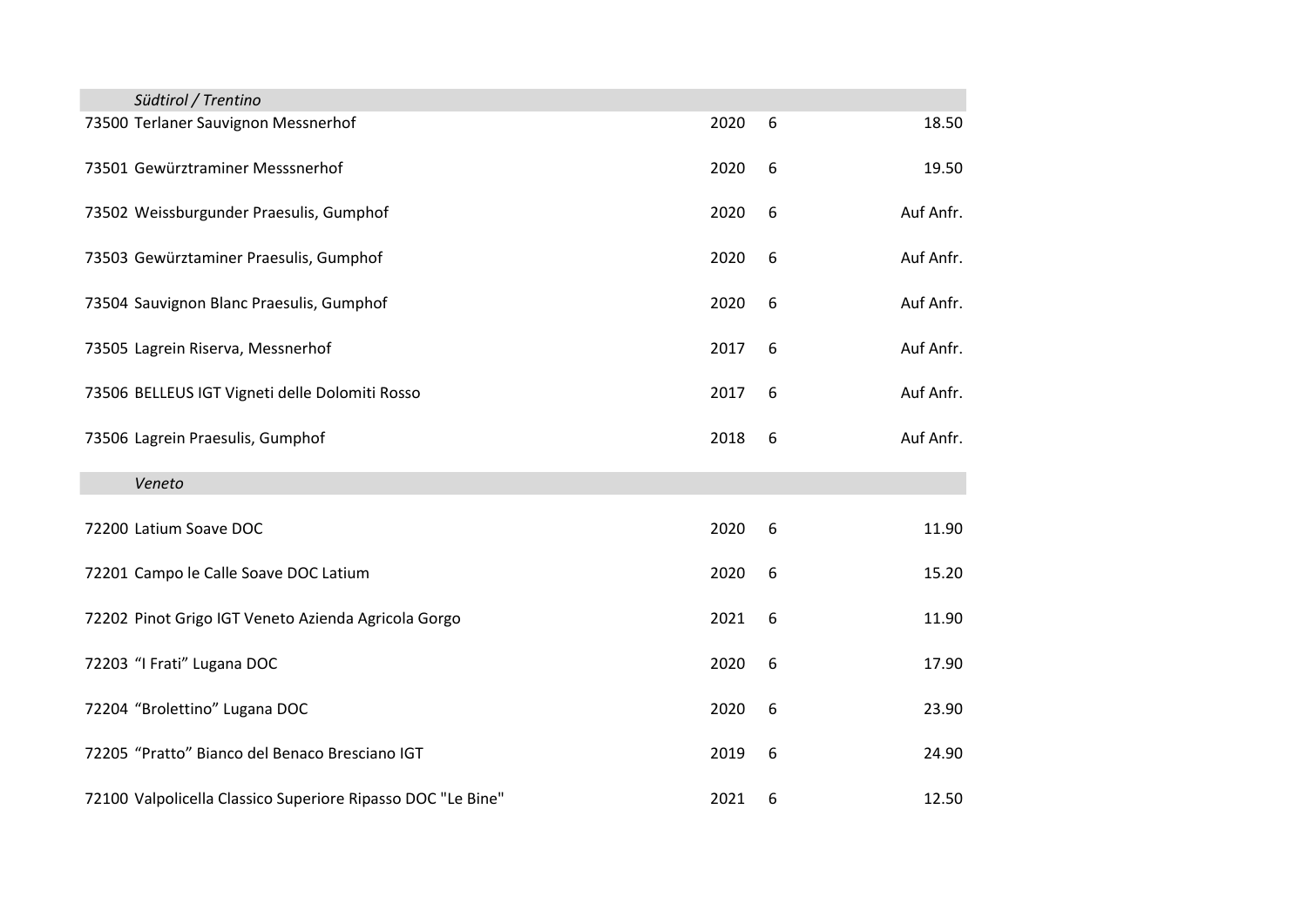| 72101 Valpolicella Classico DOC Caterina Zardini                       | 2019     | - 6 | 22.30 |
|------------------------------------------------------------------------|----------|-----|-------|
| 72102 Amarone Classico della Valpolicella DOC "Consorzio"              | 2017     | -6  | 38.90 |
| 72103 Amarone Classico della Valpolicella Riserva DOC Caterina Zardini | 2016 6HK |     | 52.50 |
| 72206 "Ronchedone" Rosso IGT                                           | 2019     | - 6 | 24.00 |
| 72001 "La Grola" Veronese Rosso IGT                                    | 2016     | 6   | 29.00 |
| 72002 "La Poja" Veronese Rosso IGT                                     | 2015     | - 6 | 86.00 |
| 72208 Ripasso Valpolicella Superiore DOC Latium                        | 2016     | - 6 | 19.80 |
| 72209 "Campo Prognai" Valpolicella Superiore DOC                       | 2016     | 6   | 23.90 |
| 72210 "Campo Leon" Amarone della Valpolicella DOC                      | 2016     | 6   | 49.50 |

| Veneto                                                |      |     |       |
|-------------------------------------------------------|------|-----|-------|
| 72211 Corte Giaona Amarone della Valpolicella DOCG    | 2016 | - 6 | 32.50 |
| 72600 "La Coeta" Amarone Classico DOC                 | 2018 | - 6 | 39.00 |
| 72003 La Corte del Pozzo Valpolicella Ripasso DOC BIO | 2017 | - 6 | 18.50 |
| 72004 VALPO Valpolicella Ripasso Superiore DOC BIO    | 2015 | - 6 | 29.00 |
| 72005 ALTEO Amarone della Valpolicella DOCG BIO       | 2016 | - 6 | 79.00 |
| 72006 CALLE Valpolicella Merlot DOC BIO               | 2015 | -6  | 49.00 |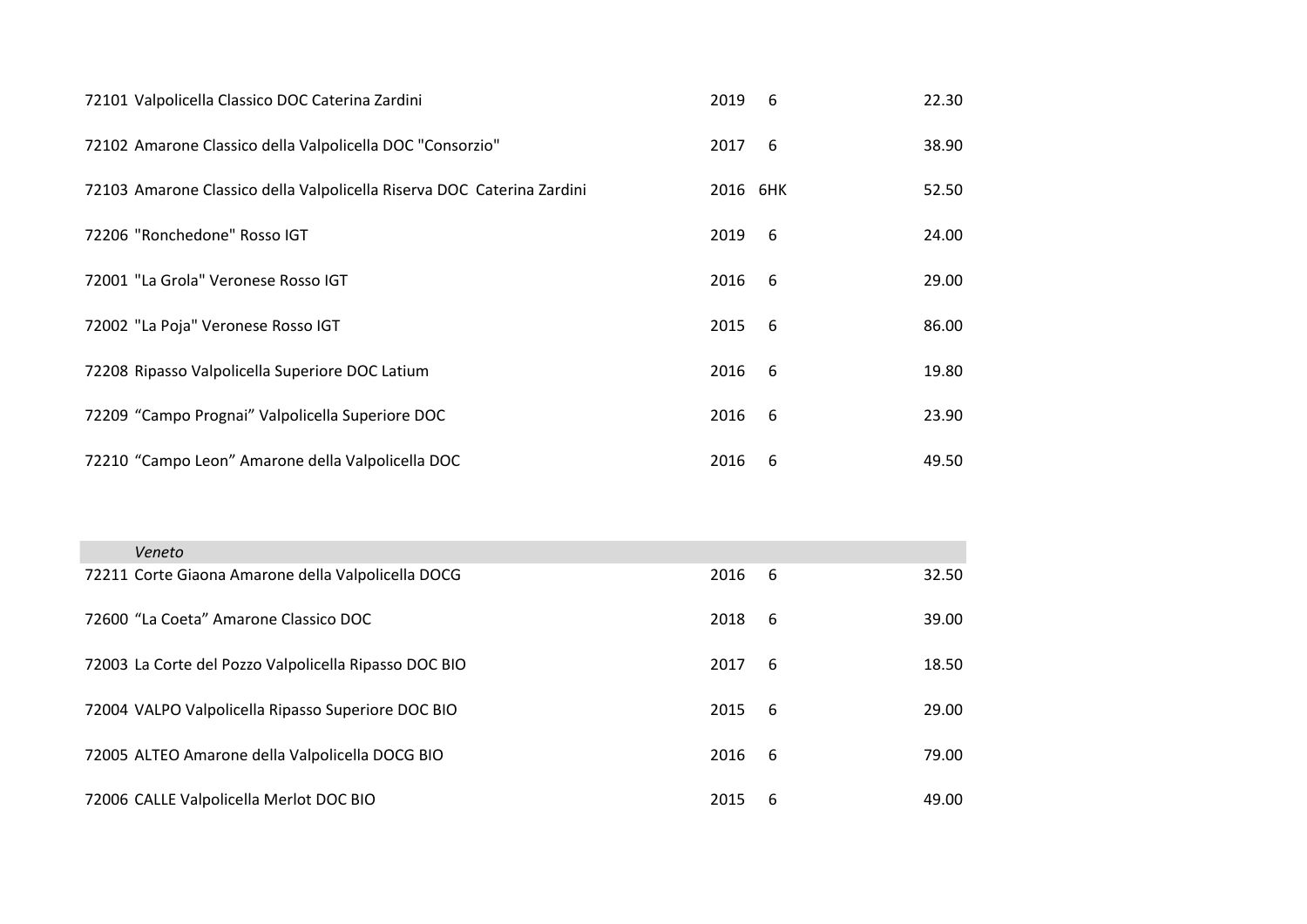## *Toscana*

| 74100 Vino Nobile die Montepulciano DOCG                 | 2017 | 6 | 22.50 |
|----------------------------------------------------------|------|---|-------|
| 74101 Rosso di Montalcino DOCG "Querceta"                | 2019 | 6 | 17.80 |
| 74102 Brunello di Montalcino DOCG " Querceta"            | 2016 | 6 | 35.50 |
| 74103 Ciartio Aurum IGT « Querceta »                     | 2020 | 6 | 14.90 |
| 74202 "Lohsa" Morellino di Scansano DOC                  | 2017 | 6 | 15.90 |
| 74203 "Mandrone di Lohsa" Maremma Rosso IGT              | 2016 | 6 | 36.50 |
| 74204 "VOLPOLO" Bolgheri DOC                             | 2019 | 6 | 29.50 |
| 74205 "SAPAIO" Bolgheri Superiore DOC                    | 2016 | 6 | 78.00 |
| 74206 Greppicante Bolgheri DOC                           | 2019 | 6 | 25.00 |
| 74207 Greppicaia Bolgheri Superiore DOC                  | 2018 | 6 | 55.00 |
| 74300 Chianti "La Torretta DOCG                          | 2018 | 6 | 23.00 |
| 74400 Varvàra Bolgheri DOC                               | 2019 | 6 | 32.00 |
| 74900 Sogni & Follia Rosso di Montalcino, Podere le Ripi | 2018 | 6 | 30.00 |
| 74901 Amore & Follia Shiraz IGT Podere le Ripi           | 2019 | 6 | 27.50 |
| Puglia / Basilicata                                      |      |   |       |
| 75100 Primitivo del Salento "Bella Donna" IGP            | 2020 | 6 | 12.90 |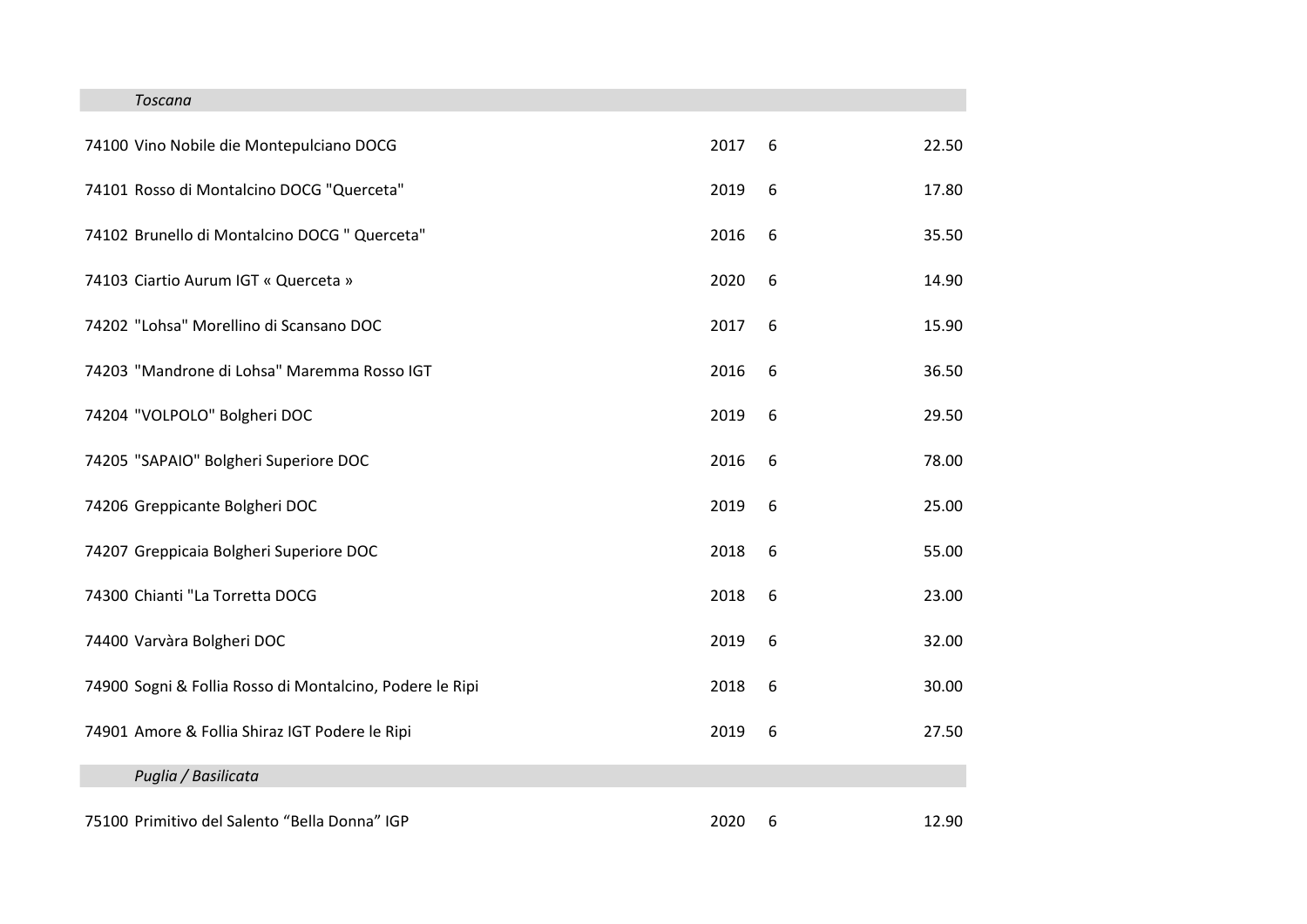| 75101 Salice Salentino DOP "La Voliera"                      | 2020     | 6 | 11.90 |
|--------------------------------------------------------------|----------|---|-------|
| 75102 Monte dei Cocci Primitivo Spätlese Limited Edition     | 2019 6HK |   | 31.50 |
| 75103 TARDIVA Primitivo di Vendemmia                         | 2019     | 6 | 18.60 |
| 75200 "Solemis" Primitivo del Salento IGT                    | 2015     | 6 | 17.90 |
| 75201 "Verve" Negroamaro Salento IGT                         | 2017     | 6 | 17.90 |
| 75400 Talo Verdeca Puglia IGP                                | 2020     | 6 | 13.60 |
| 75401 SUD Malvasia Nera Salento IGP                          | 2017     | 6 | 13.60 |
| 75402 SUD Primitivo / Merlot IGP Salento                     | 2020     | 6 | 14.50 |
| 75403 Talo Negroamaro Salento IGP                            | 2019     | 6 | 13.60 |
| 75404 SUD Primitivo di Manduria DOC                          | 2019     | 6 | 16.70 |
| 75405 F Negroamaro Salento IGP                               | 2019     | 6 | 28.90 |
| 75406 Sessant'anni Primitivo di Manduria DOP LIMITED EDITION | 2017     | 6 | 31.90 |
| 75202 MAGALE HELLAS Malvasia nera Salento IGT                | 2016     | 6 | 26.50 |
| 75203 SOMIERO IGP                                            | 2017     | 6 | 24.90 |
| 75204 GUARANO IGP                                            | 2017     | 6 | 26.50 |
| 75300 Nonno Angelo Nero di Troia                             | 2019     | 6 | 29.50 |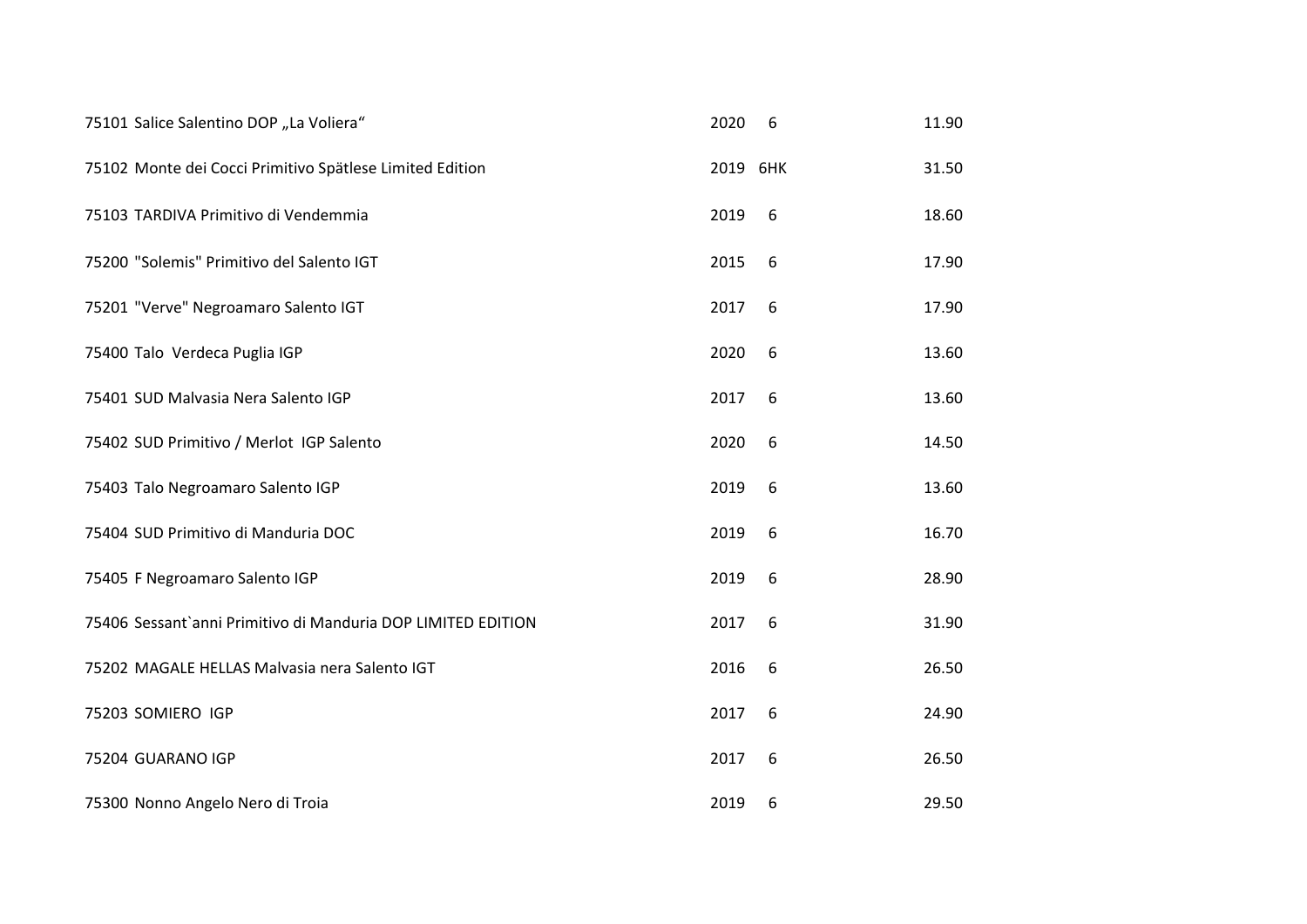| Sicilia                                                                     |         |    |       |
|-----------------------------------------------------------------------------|---------|----|-------|
| 75203 Cariddi Bianco Sicilia Bianco IGT                                     | 2020 12 |    | 11.90 |
| 75204 Cariddi Rosato Sicilia Rosato IGT                                     | 2021    | 12 | 11.90 |
| 75205 Cariddi Rosso Sicilia Rosso IGT                                       | 2018    | 12 | 11.90 |
| 75300 Linteo Bianco IGT Inzolia                                             | 2017    | 6  | 13.50 |
| 75301 Linteo Nero d'Avola Sicilia Rosso IGT                                 | 2016    | 6  | 13.90 |
|                                                                             |         |    |       |
| Sardinien                                                                   |         |    |       |
| 76100 "Ugone" Vermentino di Gallura Superiore DOCG                          | 2021    | 6  | 16.90 |
| 76101 Cannonau di Sardegna DOC "Corash"                                     | 2018    | 6  | 21.50 |
| 76103 Cagnulari Alghero Rosso DOC                                           | 2017    | 6  | 18.50 |
| 76104 Cannonau di Sardegna Santa Maria la Palma Tre bicchieri Gambero Rosso | 2015    | 6  | 19.90 |
| Diverse Regionen                                                            |         |    |       |
| 73100 Sette Vigne, Cantina Orion                                            | 2019    | 6  | 15.80 |
| 8 Magnum                                                                    |         |    |       |
|                                                                             |         |    |       |
| <b>Italien</b><br>81200 Ronchedone Rosso IGT                                | 2018    | 1  | 59.00 |
|                                                                             |         |    |       |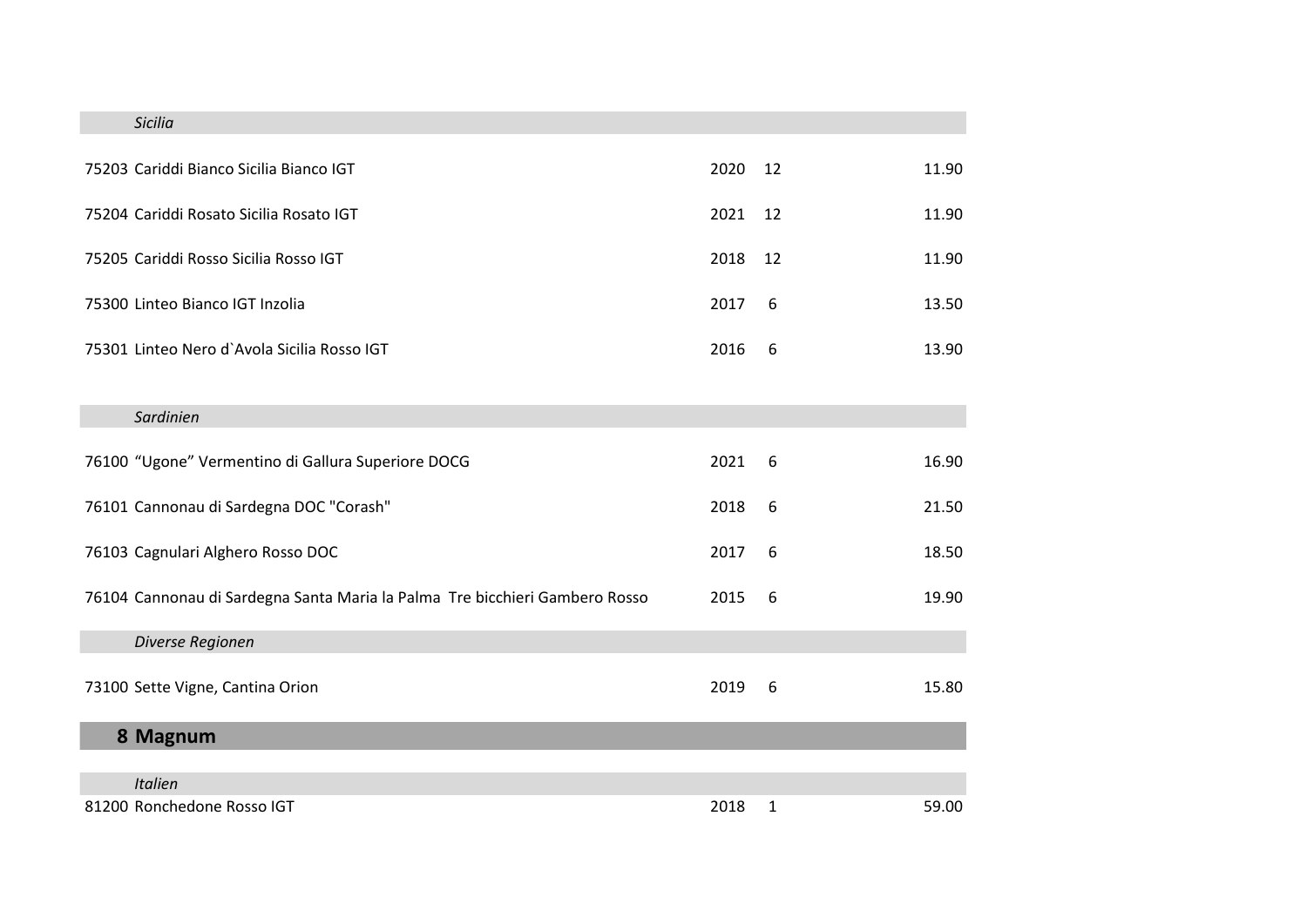| 81201 Volpolo Bolgheri DOC                                   | 2019     | $\mathbf{1}$ | 59.50  |
|--------------------------------------------------------------|----------|--------------|--------|
| 81202 Sapaio Bolgheri Superiore DOC                          | 2016     | $\mathbf{1}$ | 187.00 |
| 81301 Sessant`anni Primitivo di Manduria DOP LIMITED EDITION | 2013 1HK |              | 79.90  |
| 81301 Varvara Bolgheri DOC                                   | 2019     | $\mathbf{1}$ | 69.90  |
| 81302 Villa Carena Monferrato Rosso                          | 2017     | 6            | 31.50  |
| 81101 "Corash" Canonnau di Sardegna DOC                      | 2017     | $\mathbf{1}$ | 43.80  |
|                                                              |          |              |        |
| Spanien                                                      |          |              |        |
| 82100 Rioja Crianza DOCa Eguren Ugarte                       | 2017     | 6            | 32.00  |
| 82101 Frontaura Crianza Do Toro                              | 2010 1HK |              | 85.00  |
| 9 Grappa                                                     |          |              |        |
|                                                              |          |              |        |
| 90001 Grappa di Barbera Marolo, 70 cl                        | 40%      | $\mathbf{1}$ | 49.00  |
| 90002 Grappa di Nebbiolo Marolo, 70 cl                       | 44%      | $\mathbf{1}$ | 58.00  |
| 90003 Grappa di Barolo Marolo, 70 cl                         | 50%      | $\mathbf{1}$ | 68.00  |
| 90004 Grappa di Moscato Apres, 5 Jahre Marolo, 70 cl         | 42%      | $\mathbf{1}$ | 66.00  |
| 90006 Grappa di Amarone Marolo                               | 45%      | 1            | 67.00  |